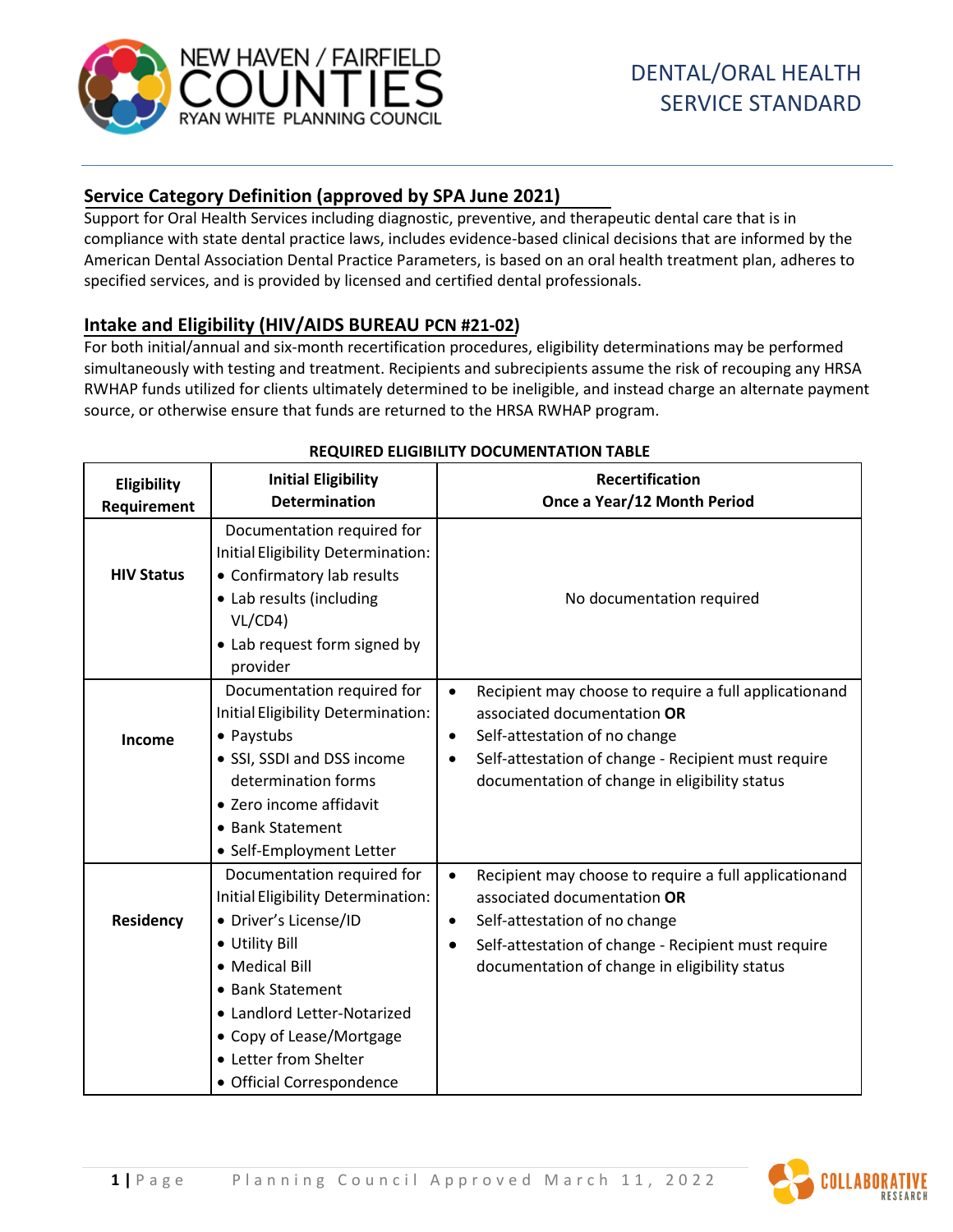

All agencies are required to have a client intake and eligibility policy on file that adheres to the EMA's eligibility policy. It is the responsibility of the agency to determine and document client eligibility status, as outlined in the Ryan White Part A Eligibility Policy in accordance with HRSA/HAB regulations. Eligibility must be completed at least once every six months.

#### **Eligible clients in the New Haven & Fairfield Counties EMA must**:

- Live in New Haven or Fairfield Counties in Connecticut.
- Have a documented diagnosis of HIV/AIDS.
- Have a household income that is at or below 300% of the federal poverty level.

Services will be provided to all clients without discrimination based on: HIV infection, race, creed, age, sex, gender identity or expression, marital or parental status, sexual orientation, religion, physical or mental handicap, immigrant status, prior medical history, or any other basis prohibited by law.

#### **Guidance on Complying with the Payor of Last Resort Requirement**:

- RWHAP Recipients and Subrecipients must ensure that reasonable efforts are made to use non RWHAP resources whenever possible, including establishing, implementing, and monitoring policies and procedures to identify any other possible payers to extend finite RWHAP funds.
- RWHAP Recipients and Subrecipients must maintain policies and document their efforts to ensure that they assist clients to vigorously pursue enrollment in health care coverage and that clients have accessed all other available public and private funding sources for which they may be eligible.
- RWHAP Recipients and Subrecipients can continue providing services funded through RWHAP to a client who remains unenrolled in other health care coverage so long as there is rigorous documentation that such coverage was vigorously pursued.
- RWHAP Recipients and Subrecipients should conduct periodic checks to identify any potential changes to clients' healthcare coverage that may affect whether the RWHAP remains the payor of last resort and require clients to report any such changes.

#### **Payor of Last Resort**:

Once a client is eligible to receive RWHAP services, the RWHAP is considered the payor of last resort, and as such, funds may not be used for any item or service to the extent that payment has been made, or can reasonably be expected to be made under:

- 1. Any State compensation program
- 2. An insurance policy, or under any Federal or State health benefits program
- 3. An entity that provides health services on a pre-paid basis

### **Personnel Qualifications (including licensure)**

Provide written assurances and maintain documentation showing the Oral Health services are provided by general dental practitioners, dental specialists, dental hygienists, and auxiliaries and meet current dental care guidelines and professionals providing the services have appropriate and valid licensure and certification based on Connecticut state laws.

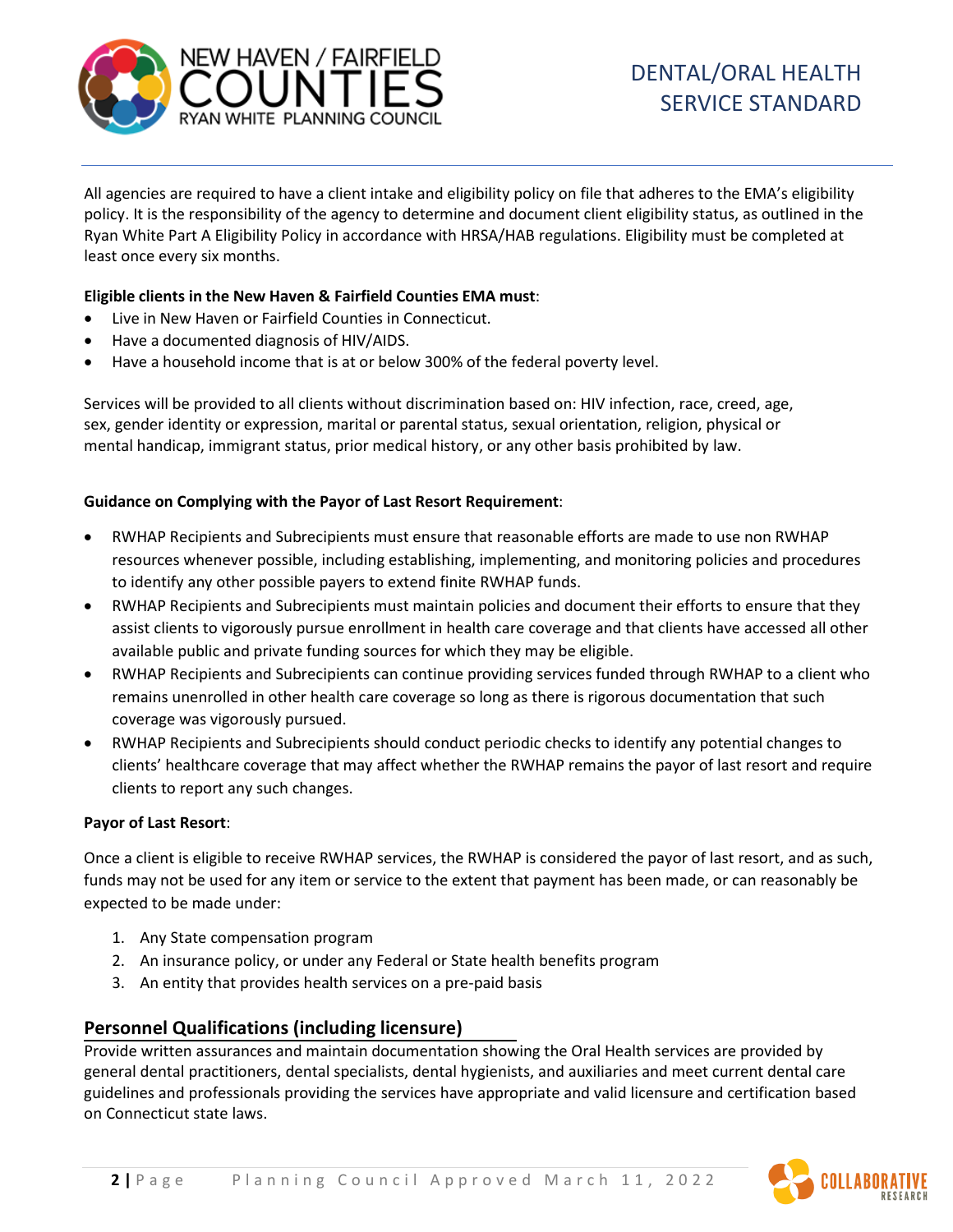

## **Care and Quality Improvement Outcome Goals**

- The overall treatment goal of Oral Health Services is to provide diagnostic, preventative and therapeutic dental care to all eligible individuals living the New Haven & Fairfield Counties EMA.
- 90% of clients are virally suppressed as evidenced by the last viral load test within the measurement year (<200 copies/mL) as documented in the reporting system.

## **Service Standards and Goals**

| HRSA/HAB Performance Measure: Viral Suppression (NQF#: 2082)                                                      |                                                                                                                                                                                           |      |  |  |
|-------------------------------------------------------------------------------------------------------------------|-------------------------------------------------------------------------------------------------------------------------------------------------------------------------------------------|------|--|--|
| <b>STANDARD/MEASURE</b>                                                                                           | <b>AGENCY RESPONSIBILITY</b>                                                                                                                                                              |      |  |  |
| Clients are virally suppressed.                                                                                   | Documentation that the client is virally suppressed<br>as evidenced by the last viral load test within the<br>measurement year (<200 copies/mL) as<br>documented in the reporting system. | 90%  |  |  |
| HRSA/HAB Performance Measure: Dental and Medical History                                                          |                                                                                                                                                                                           |      |  |  |
| <b>STANDARD/MEASURE</b>                                                                                           | <b>AGENCY RESPONSIBILITY</b>                                                                                                                                                              |      |  |  |
| Clients had a dental and medical<br>health history (initial or updated) at least once in<br>the measurement year. | Documentation of health history evident in client<br>chart.                                                                                                                               | 100% |  |  |
| HRSA/HAB Performance Measure: Dental Treatment Plan                                                               |                                                                                                                                                                                           |      |  |  |
| <b>STANDARD/MEASURE</b>                                                                                           | <b>AGENCY RESPONSIBILITY</b>                                                                                                                                                              |      |  |  |
| Clients had a dental treatment plan developed<br>and/or updated at least once in the measurement<br>year.         | Documentation of dental treatment plan evident<br>in client chart.                                                                                                                        | 100% |  |  |
| HRSA/HAB Performance Measure: Oral Health Education                                                               |                                                                                                                                                                                           |      |  |  |
| <b>STANDARD/MEASURE</b>                                                                                           | <b>AGENCY RESPONSIBILITY</b>                                                                                                                                                              |      |  |  |
| Client received oral health education at least once<br>in the measurement year.                                   | Documentation of client receiving oral education<br>evident in client chart                                                                                                               | 100% |  |  |
| HRSA/HAB Performance Measure: Periodontal Screening or Examination                                                |                                                                                                                                                                                           |      |  |  |
| <b>STANDARD/MEASURE</b>                                                                                           | <b>AGENCY RESPONSIBILITY</b>                                                                                                                                                              |      |  |  |
| Client had a periodontal screen or<br>examination at least once in the measurement<br>year.                       | Documentation of periodontal screen or<br>examination evident in client chart                                                                                                             | 100% |  |  |
| HRSA/HAB Performance Measure: Phase 1 Treatment Plan Completion                                                   |                                                                                                                                                                                           |      |  |  |
| <b>STANDARD/MEASURE</b>                                                                                           | <b>AGENCY RESPONSIBILITY</b>                                                                                                                                                              |      |  |  |
| Clients have a Phase 1 treatment plan<br>that is completed within 12 months.                                      | Documentation of Phase 1 treatment plan that is<br>completed is evident in client chart                                                                                                   | 75%  |  |  |
|                                                                                                                   |                                                                                                                                                                                           |      |  |  |